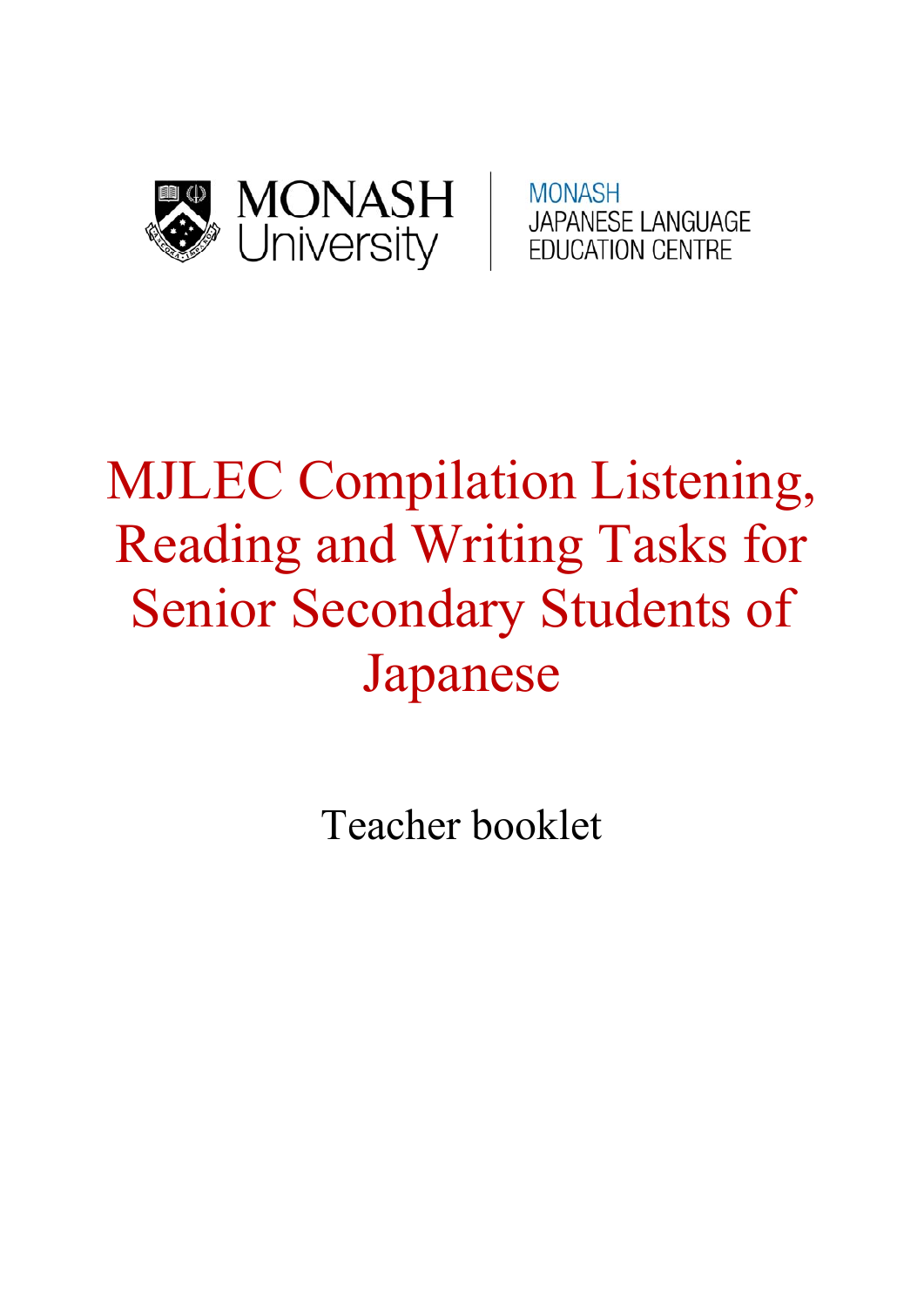Thank you for purchasing the Monash Japanese Language Education Centre's Compilation Tasks for Senior Secondary Students of Japanese

Included in this resource are listening and reading texts and writing tasks.

Purchaser receive downloadable:

- 30 Audio files,
- 30 Listening task sheets for students, Task sheets with transcript and answers
- 18 Reading texts, Task sheets for students, Task sheets with answers
- 28 Writing tasks

These texts and tasks have been compiled from **past** MCJLE/MJLEC Year 12 Practice Exam (2013 to 2018). They are compiled here as listening, reading and writing comprehension texts and tasks grouped in the headings of Themes and Topics and listed under the heading of Listening, Reading and Writing.

The resource includes a range of themes, topics and text types typically taught at the senior secondary level.

Script titles and text types are indicated in the index.

Teachers may consider using some of the scripts that are not conversations as reading material.

#### **Teachers may of course develop their own tasks for texts.**

**As a not for profit organisation we use revenue from the sale of this resource to create more resources. Please strictly adhere to copyright requirements.** 

*Copyright © Monash University 2021 All rights reserved. Except as provided in the Copyright Act 1968, this work may not be reproduced or communicated in any form without the written permission of the Monash Japanese Language Education Centre.* 

> MONASH JAPANESE LANGUAGE EDUCATION CENTRE 12 Ancora Imparo Way, Monash University Victoria 3800 Australia Website: https://arts.monash.edu/mjlec E-mail: arts-mjlec@monash.edu ABN 12 377 614 012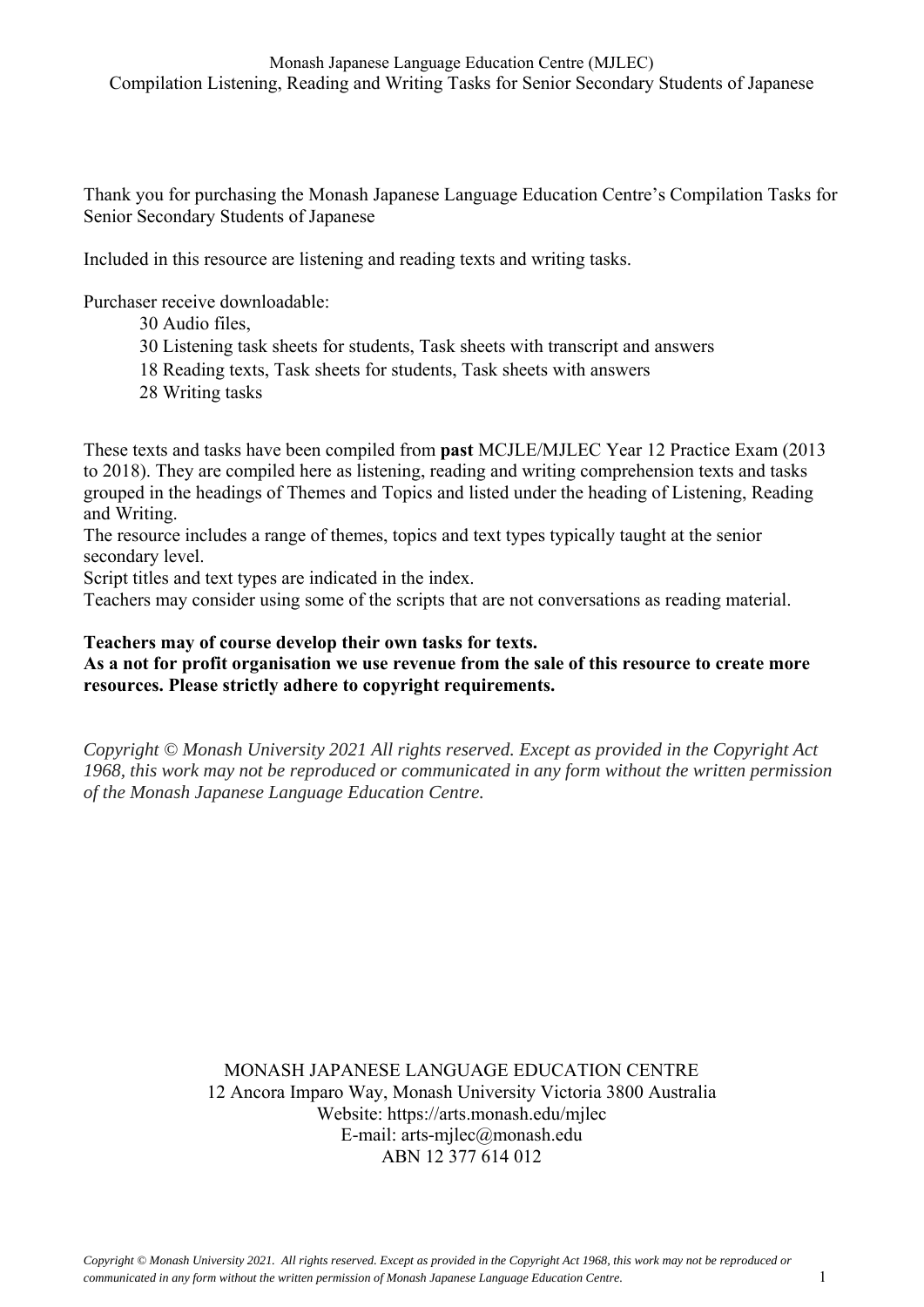# **Contents**

| <b>Theme: The individual</b>                    |  |
|-------------------------------------------------|--|
|                                                 |  |
| えいが                                             |  |
|                                                 |  |
|                                                 |  |
| あんない                                            |  |
|                                                 |  |
| ぶかつ                                             |  |
|                                                 |  |
|                                                 |  |
|                                                 |  |
| <b>Theme: The Japanese-speaking communities</b> |  |

| ねんがじょう |  |
|--------|--|
| せいじんしき |  |
|        |  |
| ふじい    |  |
|        |  |
|        |  |
|        |  |
|        |  |
|        |  |
|        |  |
|        |  |
| さか     |  |
| しんかんせん |  |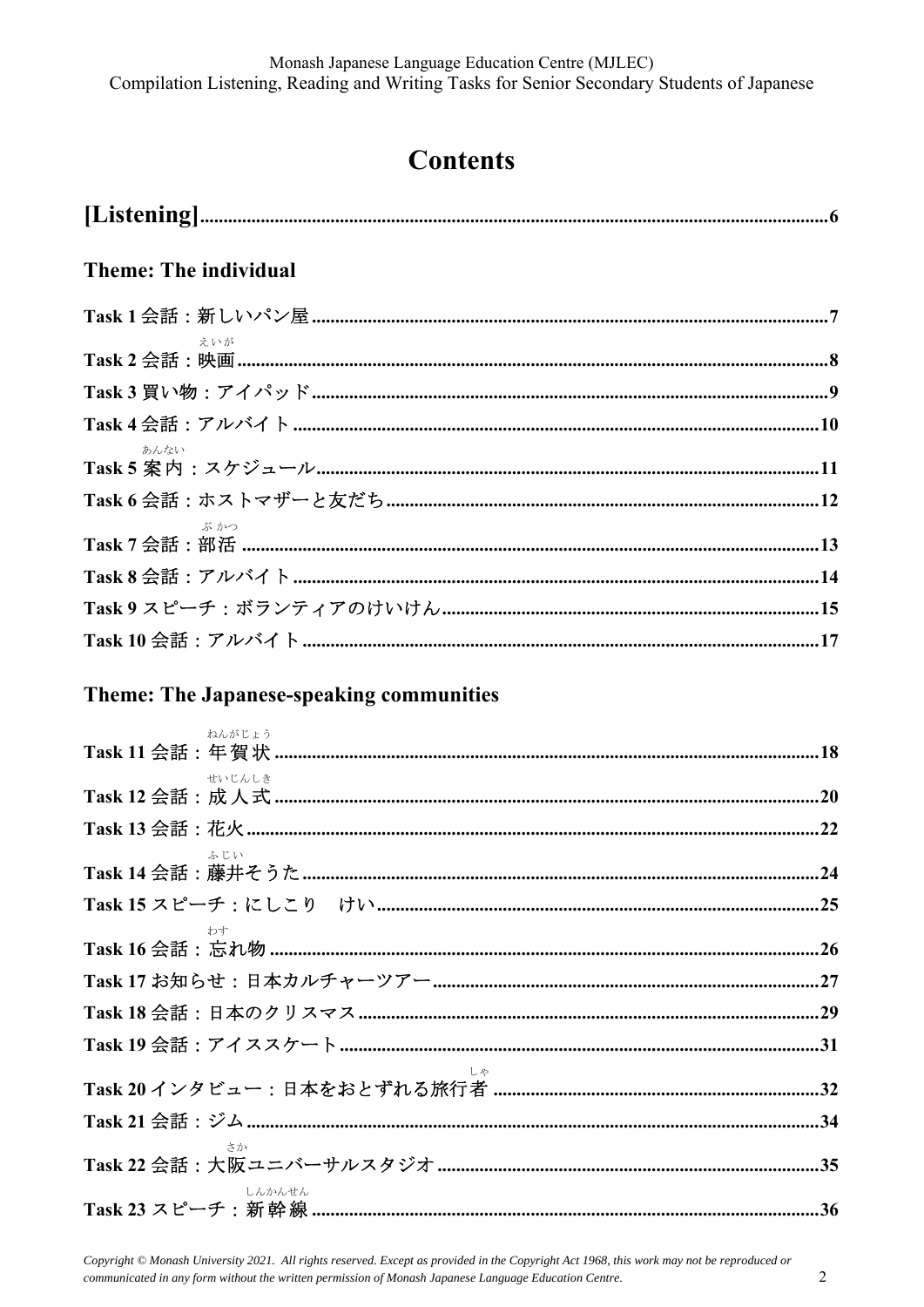Monash Japanese Language Education Centre (MJLEC) Compilation Listening, Reading and Writing Tasks for Senior Secondary Students of Japanese

### Theme: The world around us

| せんでん                                     |
|------------------------------------------|
|                                          |
|                                          |
|                                          |
|                                          |
| <b>Theme: The individual</b>             |
|                                          |
| ちょうさ                                     |
| おうぼ                                      |
| Theme: The Japanese-speaking communities |
|                                          |
|                                          |
| せいか<br>ぼしゅう                              |
|                                          |
|                                          |
|                                          |
|                                          |
| き ふじ と                                   |
|                                          |
|                                          |

 $\overline{3}$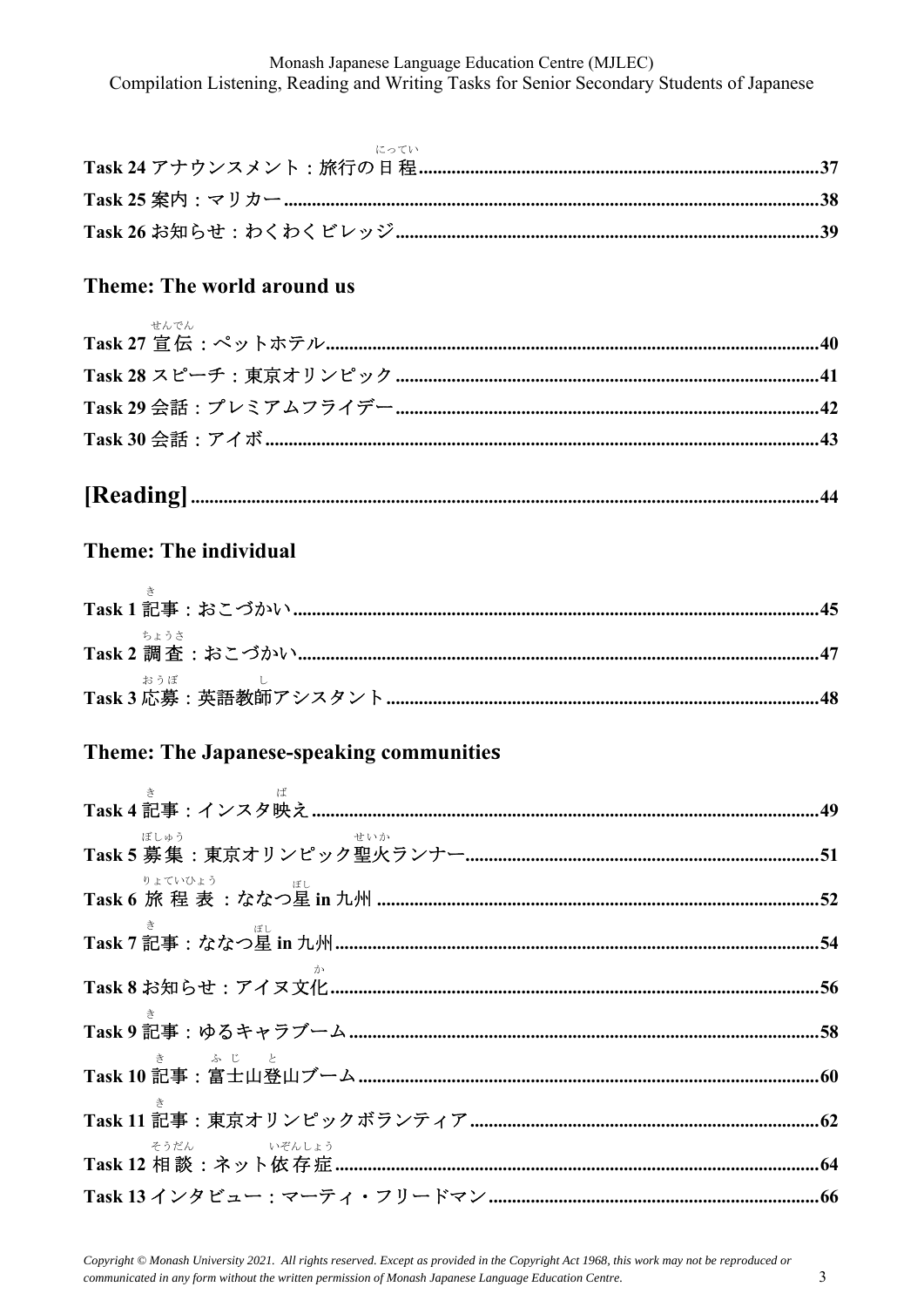Monash Japanese Language Education Centre (MJLEC) Compilation Listening, Reading and Writing Tasks for Senior Secondary Students of Japanese

## Theme: The world around us

| こうこく ふじ                    |  |
|----------------------------|--|
| $\mathcal{V}(\mathcal{A})$ |  |
| こうれいか<br>古                 |  |
| ろうどうしゃ                     |  |
| よびこう<br>き                  |  |
|                            |  |
|                            |  |
|                            |  |
|                            |  |
|                            |  |
|                            |  |
|                            |  |
|                            |  |
|                            |  |
|                            |  |
|                            |  |
|                            |  |
|                            |  |
|                            |  |
|                            |  |
|                            |  |
|                            |  |
|                            |  |
|                            |  |
|                            |  |
|                            |  |
|                            |  |
|                            |  |
|                            |  |
|                            |  |
|                            |  |

Copyright © Monash University 2021. All rights reserved. Except as provided in the Copyright Act 1968, this work may not be reproduced or communicated in any form without the written permission of Monash Japanese Language Education Centre.